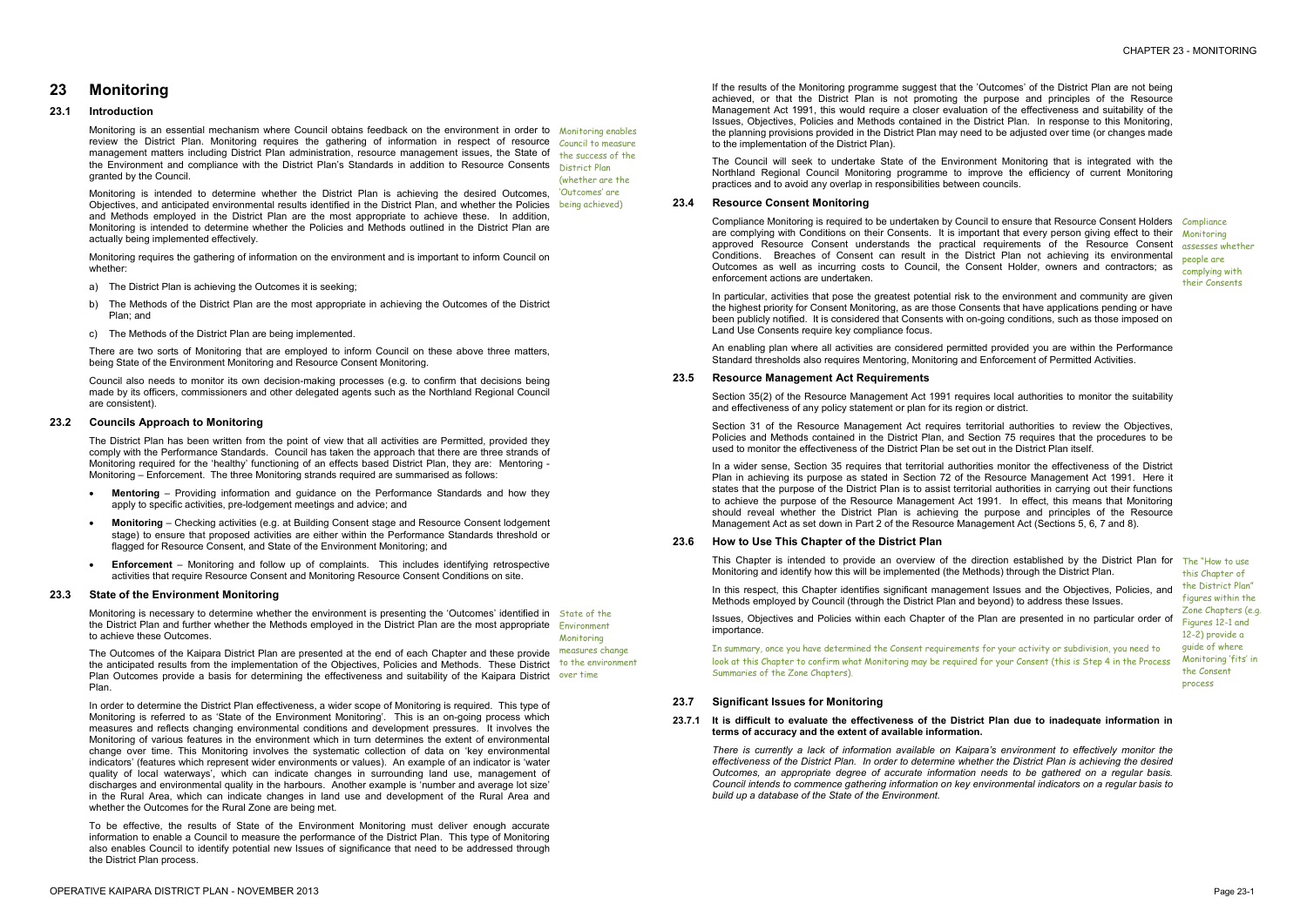#### **23.7.2 There are resource constraints in undertaking efficient and effective monitoring.**

*Kaipara District Council has limited resources to allocate to Monitoring. However, Council is committed to improving their current Monitoring practices to meet their obligations under the Resource Management Act 1991. Integrated Monitoring will be utilised where possible e.g. with other agencies, and other areas of duties and responsibilities of Council such as Community Outcomes Monitoring and Level of Service Monitoring.* 

**23.7.3 The Council and the Northland Regional Council have overlapping responsibilities for State of the Environment Monitoring that need to be appropriately managed to avoid unnecessary inefficiencies.** 

*Both the Northland Regional Council and Kaipara District Council have responsibilities under the Act to undertake Monitoring. To avoid the inefficient use of resources Council is to work collaboratively with the Regional Council to determine individual Monitoring responsibilities. By doing so, a larger pool of Monitoring information can be established by both Councils which in turn will also benefit both the Regional Council and Kaipara District Council.* 

**23.7.4 Environmental outcomes need careful monitoring and assessment in order to assess the effectiveness and efficiency of the District Plan and its Methods (e.g. between Regulatory and Non-Regulatory Methods and for Incentive Methods).** 

- 23.8.1 To recognise Council's duties under the Act by monitoring the State of the Environment, the Issues 23.7.1, **effectiveness of the District Plan and the exercise of Resource Consents.**  23.7.2 and 23.7.4
- **23.8.2 To ensure that the District Plan addresses significant issues and concerns consistent with**  Issues 23.7.1 and **sustainable management of natural and physical resources, and that its provisions are effective**  23.7.3 **in achieving it.**
- 23.8.3 To manage the effects of activities on land and the effects from land to the surface of lakes and Issue 23.7.4 **rivers so that they are consistent with the provisions of the District Plan and the sustainable management of natural and physical resources.**
- **23.8.4 To carry out consistent and effective monitoring and enforcement of the District Plan.** Issue 23.7.3
- **23.8.5 To undertake appropriate actions to respond to trends and changes in the environment identified**  Issue 23.7.4 **through monitoring (or the lack of change if the Outcomes seek change).**
- **23.9 Monitoring Policies**
- 23.9.1 By monitoring and reporting on those indicators of the State of the Environment which are within Objectives 23.8.1 **Council's responsibility under the Act.**  and 23.8.2

*In achieving an appropriate balance for managing land use and protecting the environment, Council has identified a combination of Regulatory and Non-Regulatory Methods as well as mechanisms to provide incentives for positive environmental outcomes (such as development bonuses). Methods, other than District Plan regulation, will be adopted to respond to identified issues. These "Other Methods" will be*  developed and further refined over the life of the District Plan as the Council progresses its strategic and *annual planning responsibilities.* 

#### **23.8 Monitoring Objectives**

*Kaipara District Council is required to undertake Monitoring as part of their responsibilities under the Act and to assist it to determine that the District Plan is being effective and efficient.* 

**23.9.2 By using the results of environmental and compliance monitoring to assess whether the**  Objectives 23.8.1, **outcomes expressed in the District Plan are being met, as a means of determining whether the**  23.8.2 and 23.8.4 **District Plan is achieving its intentions.** 

*This is important to inform decision-making by indicating broadly where District Plan Objectives and Policies are being met and identifying areas where implementation of the District Plan can be improved or may need review.* 

**23.9.3 By undertaking monitoring of the compliance of activities with the conditions of Resource**  Objective 23.8.4 **Consents and reporting the results regularly.** 

*Compliance Monitoring of Resource Consents and Performance Standards under the District Plan is needed so that the effectiveness of the District Plan can be ascertained and policy changes made to enhance the practical implementation of the District Plan.* 

**23.9.4 By ensuring that subdivision, land use and development activities which pose the greatest**  Objective 23.8.3 **potential change in the environment contribute to State of the Environment Monitoring.** 

*Kaipara District Council will impose State of the Environment Monitoring fees on those Resource Consent applications and subdivision applications that are considered to be significant in terms of their scale and*  nature. This will assist in contributing to the State of the Environment reporting that Council is required to *undertake.* 

### **23.9.5 By updating or changing the District Plan in response to monitoring outputs.** Objective 23.8.5

*It is important that Council utilises the results obtained from Monitoring undertaken within the District. In particular, Monitoring results can guide how the District Plan (or implementation of the District Plan) needs to be updated in order to achieve the sustainable management of natural and physical resources within the District.* 

- **23.10 Methods**
- **23.10.1 District Plan Methods**
- **23.10.1.1 Monitoring of compliance with Conditions of Resource Consents and with the Objectives and Policies of the District Plan (either by Council or as appropriate, Consent Holders undertaking self-Monitoring).**
- **23.10.1.2 Mentoring of staff in relation to the effects based District Plan and Performance Standards.**
- **23.10.1.3 Monitoring and follow up of complaints.**
- **23.10.1.4 Monitoring Permitted Activities.**
- **23.10.1.5 Monitoring of Building Consents and development compliance with District Plan.**
- **23.10.1.6 Preparation of State of the Environment reports periodically as required to support changes to or reviews of the District Plan.**
- **23.10.1.7 Establishment of a standard condition to be imposed on Resource Consents which outlines that a specific one-off fee is required for the purposes of undertaking compliance monitoring for that Resource Consent.**
- **23.10.1.8 Monitoring and reporting regime for all areas of District Plan Council delegation.**
- **23.10.1.9 Plan Changes to update schedules (e.g. heritage sites and features), reviewed every two years from the District Plan being operative and other Plan Changes required on the basis of monitoring review.**
- **23.10.2 Other Methods**
- 23.10.2.1 Stocktake of environmental data collected and held by the Council and its review in relation to **its usefulness for monitoring of the State of the Environment of the District.**
- **23.10.2.2 Develop short term and long term monitoring strategies to establish Council priorities and also to establish direction (including identification of policy for consent holders undertaking selfmonitoring and reporting to Council).**
- **23.10.2.3 Commission specific monitoring studies when required on aspects of the environment on which further information is required, in order to determine whether sustainable management of the natural and physical resource of the District is being achieved.**
- **23.10.2.4 Kaipara District Council is to allocate a set yearly budget for the purposes of undertaking compliance monitoring.**
- **23.10.2.5 Provide guidance and information to the public to raise public awareness of District Plan matters.**
- **23.10.2.6 Establish monitoring initiatives in partnership with Northland Regional Council and other agencies to ensure overlap of responsibilities does not occur.**
- **23.10.2.7 Establish monitoring initiatives in partnership with Tangata Whenua with regard to Kaitiakitanga.**